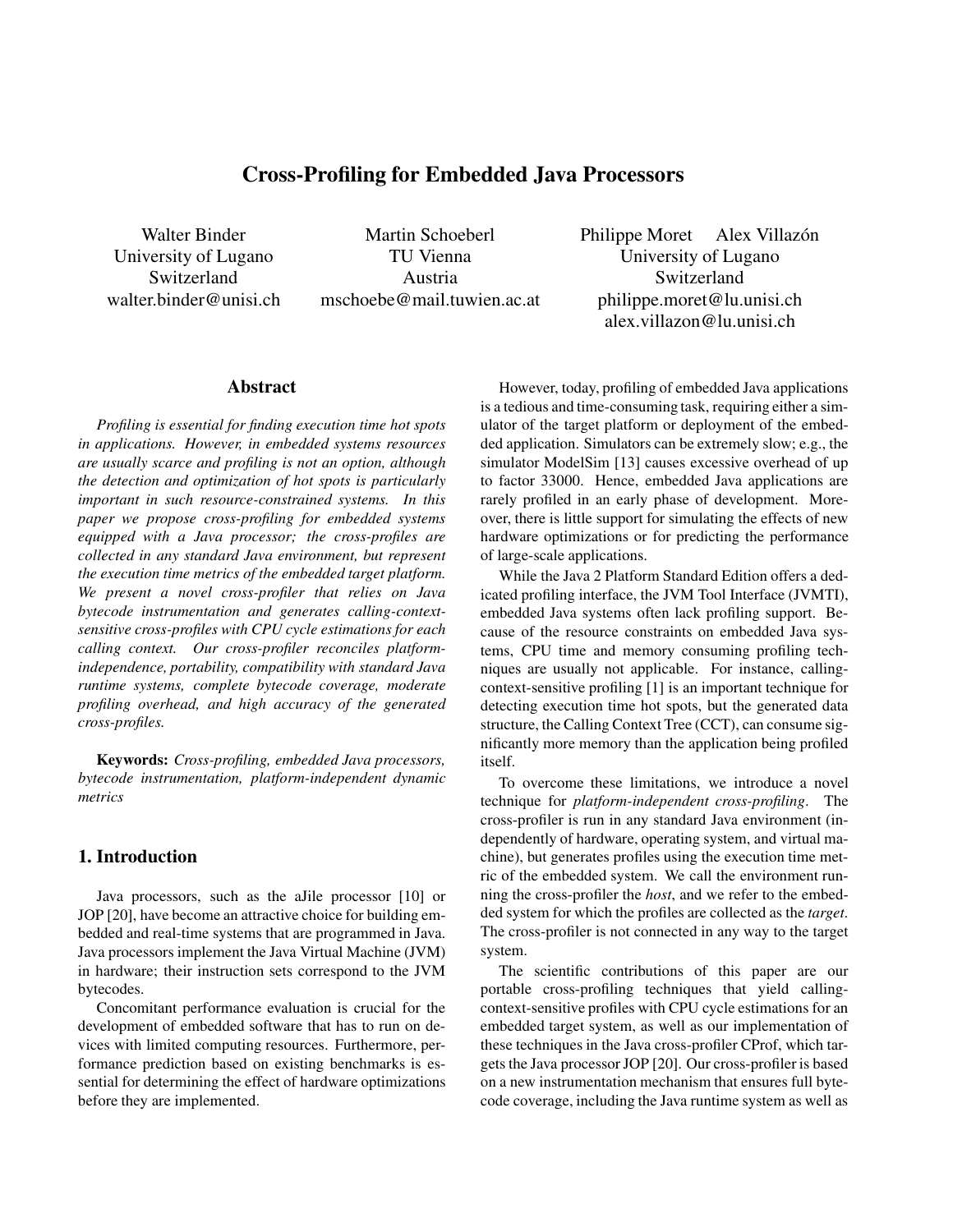any dynamically loaded bytecode. CProf is implemented in pure Java and compatible with standard Java runtime systems (JDK 1.5 or higher), and it supports customized dynamic processing of generated profiling data. Evaluation results confirm that our approach yields sufficiently accurate CPU cyle estimations and causes only moderate overhead.

The remainder of this paper is structured as follows: Section 2 gives an overview of Java processors and presents some details of the JOP processor. Section 3 explains our approach to platform-independent cross-profiling which is based on Java bytecode instrumentation. Section 4 discusses some of the challenges we encountered in the implementation. In Section 5 we evaluate the accuracy of the generated cross-profiles for some embedded Java benchmarks, compare our cross-profiler with simulators, and assess the overhead due to cross-profiling with several standard benchmark suites. Section 7 discusses the benefits and limitations of our approach and outlines some ideas for future work. Finally, Section 8 concludes this paper.

# 2. Embedded Java Processors as Cross-Profiling Target

In this Section we give an overview of Java processors as target systems for cross-profiling. Then, we describe the JOP processor that we have chosen to validate and evaluate our approach.

## **2.1. Java Processors**

A Java processor is an implementation of the JVM in hardware. Java bytecode is therefore the native instruction set for the processor. The first Java processor, picoJava [14], was developed by Sun Microsystems. However, this processor was not a commercial success. The design model sources of picoJava are now open-source and are used as basis for improving various aspects of Java processors. A follow-up redesign, known as picoJava-II, is now freely available.

Java processors are mainly used for embedded systems where resources (memory and processing power) are limited. Unfortunately, profiling applications in such limited environments is difficult, if not impossible. Java processors are therefore ideal target systems for cross-profiling.

Several companies have built Java processors in an Application Specific Integrated Circuit (ASIC). The most successful one is the aJile processor [10] that was initially conceived as a platform for the Java real-time specification [4].

At the time when the Field Programmable Gate Array (FPGA) technology became large enough for the implementation of a processor, many projects in academia and industry started to use this technology for Java processors. An implementation of picoJava-II on a medium sized FPGA

is described in [16, 17]. Komodo [11] is a multithreaded Java processor intended as a basis for research on real-time scheduling on a multithreaded microcontroller.

#### **2.2. The Java Processor JOP**

JOP [20] started as a research project for real-time Java. The main features of JOP are: (1) well known execution time of Java bytecodes; (2) good execution performance for embedded Java programs; (3) a design that can be implemented in small low-cost FPGAs. JOP is also in use in several commercial applications [19].

The main focus of the development of JOP is timepredictable execution of Java bytecodes. This feature simplifies the low-level part of worst-case execution time (WCET) analysis, a mandatory analysis for hard real-time systems. It also simplifies the timing model provided for cross-profiling.

JOP dynamically translates the CISC Java bytecodes to a RISC, stack based instruction set (the microcode) that can be executed in a 3-stage pipeline. The translation takes exactly one cycle per bytecode and is therefore pipelined (adding a fourth pipeline stage).

JOP contains a simple execution stage with the two topmost stack elements as discrete registers. No write back stage or forwarding logic is needed. The short pipeline (4 stages) results in short conditional branch delays and therefore helps avoiding any hard-to-analyze branch prediction logic or branch target buffer.

All microcode instructions have a constant execution time of one cycle. No stalls are possible in the microcode pipeline. Loads and stores of object fields are handled explicitly. The absence of time dependencies between bytecodes results in a simple processor model for the low-level WCET analysis [21, 18].

JOP has an optional instruction cache, the method cache, which caches whole methods. Only invoke and return instructions can result in a cache miss. All other instructions are guaranteed cache hits. In this paper, we do not consider the presence of a method cache.

JOP also contains a time predictable data cache for local variables and the operand stack. Access to local variables is a guaranteed hit and no pipeline stall can happen. Stack cache fill and spill is under microcode control and analyzable.

JOP has a good average case performance compared to other non real-time Java processors. Avoidance of hard-toanalyze architectural features results in a very small design.

## 3. Platform-independent Cross-profiling

In order to profile the CPU cycle consumption on the embedded target system, we firstly focus on techniques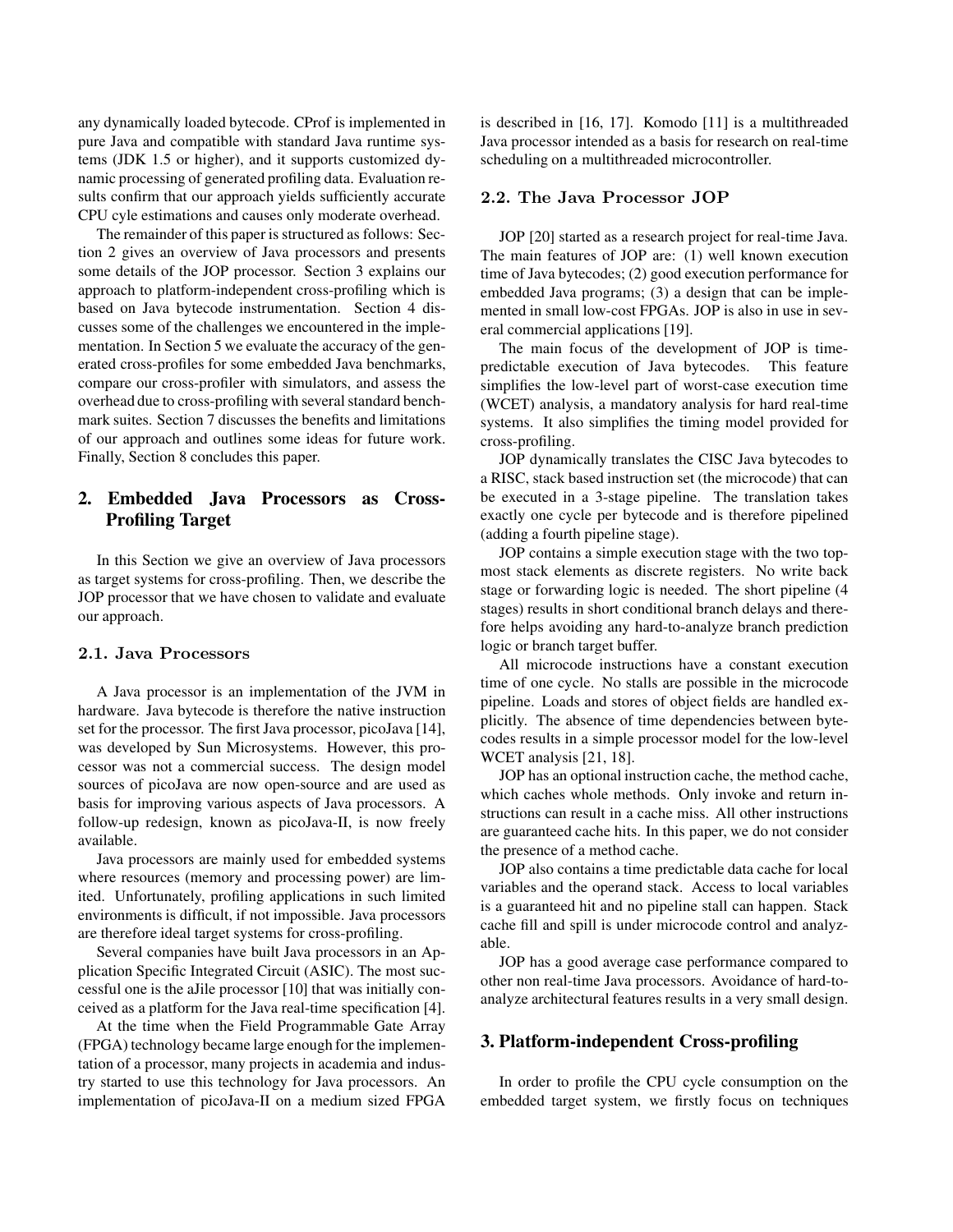for collecting profiles on the host system using *platformindependent metrics* [6], and secondly explain a mechanism to map these platform-independent metrics to CPU cycle estimations on the target system. This approach ensures a maximum of profile independence from the host machine such that software developers may employ their preferred Java development environment for cross-profiling.

## **3.1. Collecting Platform-independent Profiles**

Our profiling techniques are based on *bytecode instrumentation*. Every method that has a corresponding bytecode representation, including JDK methods as well as methods in dynamically loaded classes, is instrumented so as to generate profiling data at runtime.

Our profiling approach generates a *Calling Context Tree* (CCT) [1] for each thread [2]. While the depth of a CCT can be restricted, our CCTs are unlimited in depth; this is appropriate, since very deep call stacks (such as in recursions) are rare in embedded system software. We introduce an extra method<sup>1</sup> argument that represents the caller's context. Upon method entry, the callee looks up or creates its own calling context as a child node of the caller's context in the CCT. A calling context object uniquely identifies the callee method and stores the profiling data for the respective calling context. For each Java method, our instrumentation inserts a static final field to hold a method identifier object that stores the class name, method name, and method signature of the corresponding method. Since each thread builds its own CCT, there is no need for synchronizing each update of a node in the CCT.

Each CCT node stores the dynamic metrics to be measured. We focus on platform-independent metrics in order to avoid any dependencies on the specific platform used for profiling. Concretely, we keep track of the number of *method invocations* and the number of *executed bytecodes*.

While the method invocation counter is simply incremented upon method entry, the bytecode counter needs to be continuously increased as the bytecodes are being executed. Hence, we instrument all Java methods to augment the bytecode counter in the beginning of each basic block of code (BBC) with the number of bytecodes in the BBC. This approach is accurate if the execution of the first bytecode in a BBC implies the execution of all bytecodes in it. Exceptions can cause inaccuracies, if they are thrown by a bytecode that is not the last one in its BBC. In that case, we would count more bytecodes than are actually being executed. To remove this potential source of imprecision, our instrumentation algorithm offers an option to force all exception-throwing bytecodes to end a BBC. Consequently,

the resulting BBCs tend to be very short and incrementing a bytecode counter in each BBC then causes higher overhead.

In order to regularly process the collected profiling data in a customizable way, our instrumentation ensures that each thread periodically invokes a user-defined profiler, passing the thread's CCT. A typical profiler may aggregate (in a synchronized way) the CCTs of all threads in a "global" CCT representing the activities of all threads. The invocation of the custom profiler is triggered when a dedicated, thread-local bytecode counter (which is not associated with any calling context) reaches a given threshold. Our instrumentation inserts code for incrementing and checking that counter in strategic locations in the program (method entry/return, begin of loop, etc.) so as to limit the number of bytecodes that can be executed between subsequent checks by a thread. This approach ensures the periodic activation of the profiler by each executing thread, independently of the underlying JVM scheduling.

# **3.2. Estimating CPU Consumption on the Target System**

Our approach to cross-profiling for embedded Java processors takes advantage of the fact that on such systems, many bytecodes consume a well specified, constant number of cycles. Hence, we replace the bytecode counter in each calling context with a *cycle counter*, which we update in the beginning of each BBC with the sum of the estimated cycle consumption for the bytecodes in the BBC.

However, depending on the Java processor, certain bytecodes need special consideration, as their cycle consumption depends on concrete runtime parameters. For instance, in the case of the JOP processor, some bytecodes (e.g., runtime type checks and casts, object and array allocation, floating point arithmetic, division, etc.) are substituted by invocations of routines. Our cross-profiler currently estimates the cycle consumption of these bytecodes as constants. Despite of these simplifications and approximations, we will show in Section 5.2 that our cross-profiles are sufficiently accurate in practice.

Method invocation and return bytecodes require special treatment. Their cycle consumption may vary largely depending on the size of the callee respectively caller method. Because method invocation and return bytecodes are executed very frequently in typical object-oriented applications, any inaccuracy in the cycle calculation for these bytecodes must be avoided.

On the JOP processor, the cycles consumed by a method invocation depend on the size of the callee method (in bytes) and on the type of invocation (invokestatic for static methods; invokespecial for constructors, private methods, or methods in a superclass; invokeinterface for invocations on a variable where the declared type is an in-

<sup>&</sup>lt;sup>1</sup>In this paper, "method" stands for "method or constructor".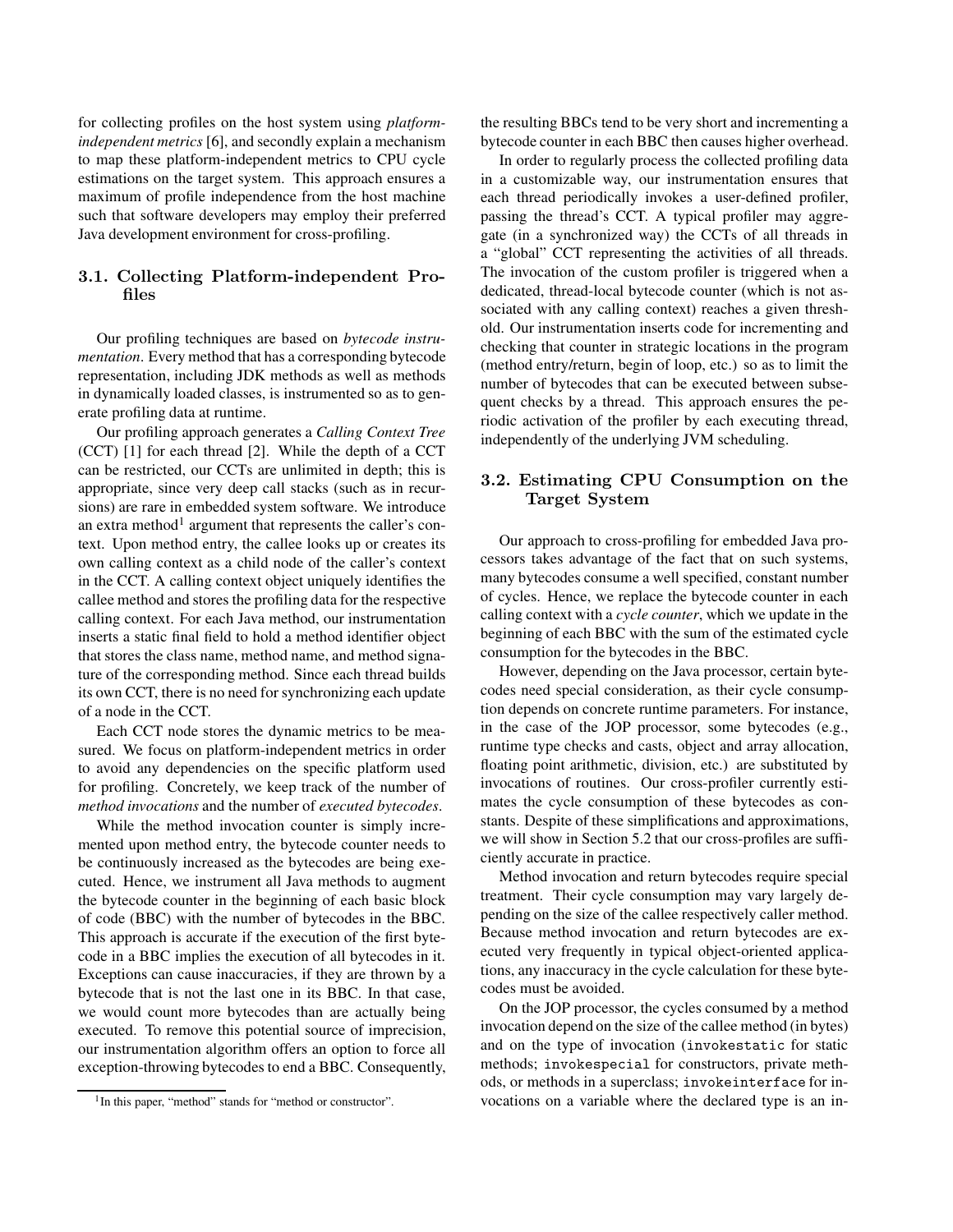terface; invokevirtual for all other method calls). Similarly, the cycle consumption for method return depends on the size of the caller and on the return type. We store the method size within the method identifier objects (which are created by the instrumented static initializer in each class).

For JOP, the cycle estimates for invoke bytecodes are computed as follows (*f* is the same function for all four invoke bytecodes, while *Kstatic*, *Kspecial*, *Kinter f ace*, and *Kvirtual* are four different constants).

cycles(invokestatic, *calleesize*) = *Kstatic* + *f*(*calleesize*) cycles(invokespecial, *calleesize*) = *Kspecial* + *f*(*calleesize*)  $cycles(invoker, *calleesize*) =  $\mathcal{K}_{interface} + f(calleesize)$$ cycles(invokevirtual, *calleesize*) = *Kvirtual* + *f*(*calleesize*)

Because of polymorphic call sites, the callee of an invocation is not always statically known, and therefore *f*(*calleesize*) cannot be computed at instrumentation time. Since computing *f*(*calleesize*) at runtime on each method entry would cause high overhead, we follow a different approach. Upon instrumentation, we consider only the constant part (*Kstatic*, *Kspecial*, *Kinter f ace*, respectively *Kvirtual*) for calculating the cycle estimate of an invoke bytecode. In order to compensate for this loss of information, we use a dedicated profiler that computes the missing cycles before emitting the final profile upon program termination. This is possible because the CCT preserves the number of method calls for each calling context.

While traversing the CCT, the profiler regards pairs of caller and callee contexts. Each context contains a method identifier which provides, amongst others, information on the method size. The callee context stores the number of invocations by the corresponding caller (#*calls*). Hence, the cycle counter in the caller context is increased by #*calls* ∗ *f*(*calleesize*).

For return bytecodes, we follow a similar approach. Upon instrumentation, we consider the cycle estimate of all return bytecodes to be zero. The profiler then augments the cycle counter in the callee context by #*calls* ∗ *cycles*(*opcode, callersize*), where *opcode* denotes the return bytecode, which is uniquely determined by the method signature of the callee.

Note that for method invocation, the profiler generally could not uniquely reconstruct the concrete invoke bytecode, since there are cases where the same method may be invoked by invokevirtual, invokeinterface, or invokespecial. In contrast to return bytecodes, our solution exploits detailed knowledge of the JOP cycle estimation function for invoke bytecodes.

Our treatment of method invocation and return bytecodes is a simple solution that causes no extra runtime overhead. However, it has three limitations: (1) it disregards abnormal method completion (by throwing an exception), (2) it does not consider the impact of a method cache, and (3) the assumption that the differences in cycle consumption between



**(a) Running application on the target processor JOP** 



**(b) Cross-profiling in the host environment**

**Figure 1. Executing an embedded application on the target system versus instrumentationbased cross-profiling on any standard Java runtime system.**

the invoke bytecodes are constant may not hold for all Java processors. Fortunately, for the JOP processor, these limitations are not stringent; JOP currently does not support exception handling and the method cache is optional. Therefore, if the method cache remains disabled, our approach guarantees exact cycle counts for method call and return. Nonetheless, as outlined in Section 7, we are working on an extension for accurate method cache simulation that requires profiling method invocation and return separately at runtime; that approach will also handle abnormal method completion.

### 4. Implementation Techniques

In the following we briefly discuss some of the challenges that we solved in our CProf implementation. In particular, we explain how we achieve full bytecode coverage of the instrumentation and how we ensure that the instrumented code works together with native code of the host JVM, which is not aware of the instrumentation.

#### **4.1. Complete Bytecode Coverage**

Figure 1 compares the execution of an embedded application on the JOP target system with our cross-profiling approach explained in the previous section. Details on application deployment for JOP (i.e., the JOPizer in Figure 1(a)) are not in the scope of this paper and can be found in [20].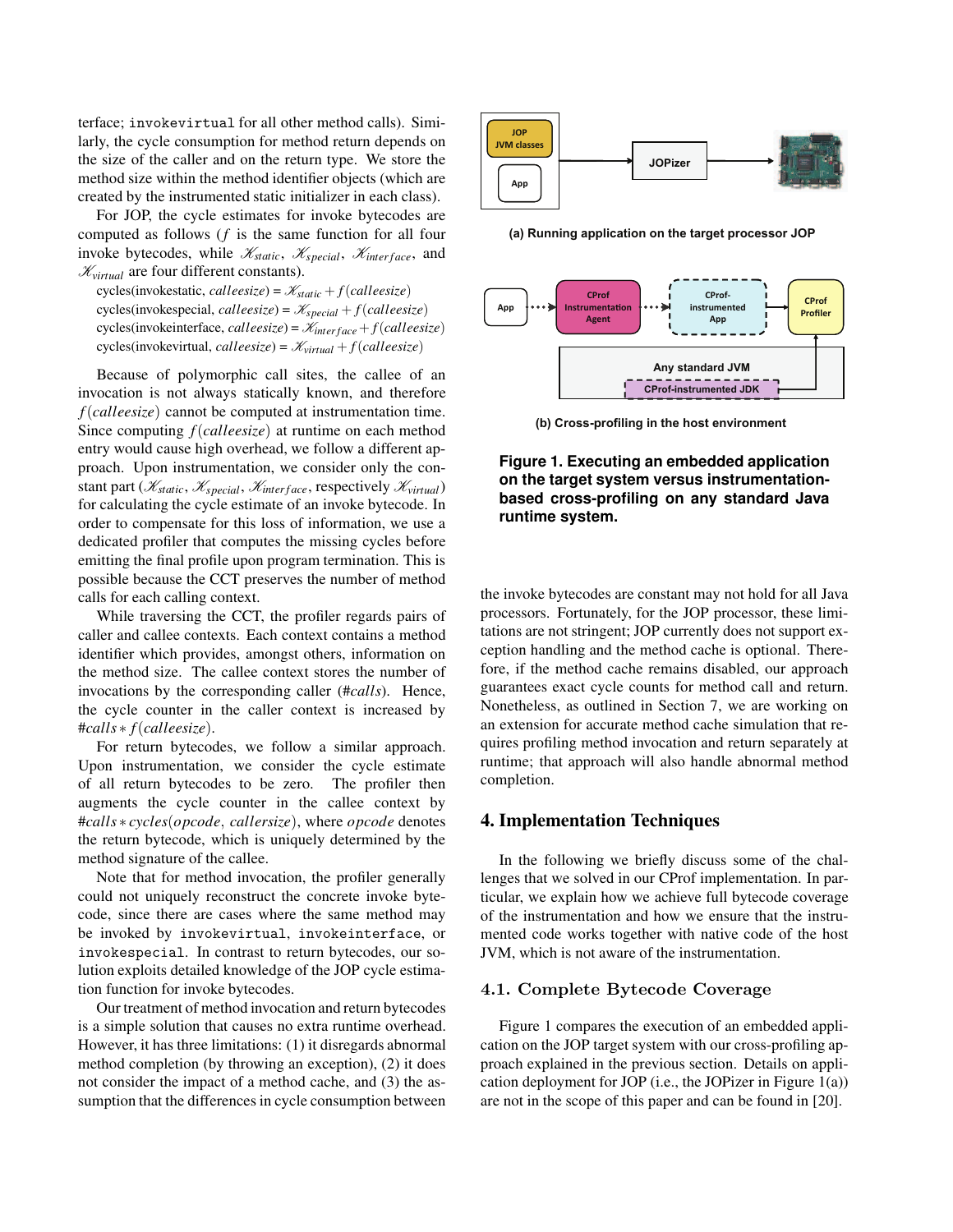Our instrumentation approach aims at complete bytecode coverage, i.e., every method that has a corresponding bytecode representation on the host JVM shall get instrumented. This requires that both the JDK classes as well as any dynamically loaded bytecode is instrumented. The latter requirement implies that instrumentation also happens at load-time, as some applications may dynamically generate classes at runtime (though this is not the case for typical embedded software). Load-time instrumentation has another benefit; it ensures that all loaded classes are instrumented in the same way and therefore helps avoiding a tedious, errorprone static instrumentation process that would be necessary after each compilation of the embedded application.

Following a fully portable approach, we avoid using the JVMTI because it requires writing platformdependent, native code. Instead, we rely on the package java.lang.instrument that was introduced in JDK 1.5 and enables load-time instrumentation by a user-defined instrumentation agent written in Java. However, when the instrumentation agent starts execution, the JVM has completed bootstrapping and many classes have been loaded and linked. While these previously loaded classes can be redefined and replaced with instrumented versions by the agent, the java.lang.instrument API imposes strong restrictions on class redefinition. E.g., fields or methods cannot be added, method signatures cannot be modified, etc. Since our instrumentation requires the modification of method signatures (adding an extra argument to represent the reified calling context) and the insertion of static fields, and because we want to instrument all classes in a uniform way, class redefinition is not suited for our purpose.

We resort to a combination of static instrumentation, applied only once to the JDK classes used on the host, and load-time instrumentation for all other classes. In Figure 1(b), "CProf-instrumented JDK" refers to the statically instrumented JDK class library and "CProf Instrumentation Agent" denotes the agent that instruments all application classes at load-time. "CProf Profiler" is our cross-profiler that processes the calling-context-sensitive profiling data produced by each thread. The profiler is invoked by the instrumented code, both in JDK and in application classes. "CProf Profiler" employs a JVM shutdown hook to emit the cross-profile upon application termination [2].

Bootstrapping with an instrumented JDK, as well as load-time instrumentation within the same JVM process that runs the instrumented application are difficult problems [3]. We solved them by introducing "code-bypasses" in each Java method that allow resorting to the original method body. These code-bypasses, which can be controlled separately for each thread, are activated for bootstrapping, for load-time instrumentation, and for the execution of the profiler. Consequently, the JVM bootstrapping phase is not disrupted, and load-time instrumentation respectively profiler execution do not create artifacts in the generated profiles.

#### **4.2. Compatibility with Native Code**

Our instrumentation introduces an extra method argument to represent the reified calling context. The extra argument is passed from the caller to the callee. In order to ensure compatibility with Java method invocations by reflection or by native code (both kinds of callers cannot be changed by automated bytecode instrumentation techniques), we create "nativecode-to-bytecode wrapper" methods with the original signature that obtain the root node of the current thread's CCT (from a thread-local variable) and pass it to the corresponding instrumented method. Conversely, for each native method, we introduce a "bytecodeto-nativecode wrapper" method that takes the extra argument and simply invokes the corresponding native method without that argument. Bytecode-to-nativecode wrappers facilitate native method invocation by instrumented Java code.

A consequence of our treatment of native code issues is that the reified calling context is lost upon native method invocation. If native code calls back into Java code (through JNI, the Java Native Interface), the callee appears as a child of the root node in the thread's CCT. I.e., all callees of native code appear as siblings in the CCT. However, we found that this issue is not a major problem in practice; callbacks from native code to Java code are not frequent in the profiles we analyzed. Furthermore, this possible inaccuracy regarding the reified calling context does not affect the CPU cycle estimations. Although this limitation is of minor relevance in practice, we are considering techniques to preserve the reified calling context during native code execution as future work.

### 5. Evaluation

In this Section we evaluate our cross-profiling approach. Firstly, we describe the benchmarks for embedded Java systems we used. Secondly, we assess the accuracy of CProf's CPU cycle estimations obtained in the host environment, comparing the total cycle estimates in the cross-profiles with the actual CPU cycle consumption on the target processor JOP. Thirdly, we compare the benchmark execution time using CProf with two different simulators run on the same host environment. Fourthly, we evaluate the overhead of CProf on the host environment with additional standard benchmarks which cannot be executed on the embedded Java processor.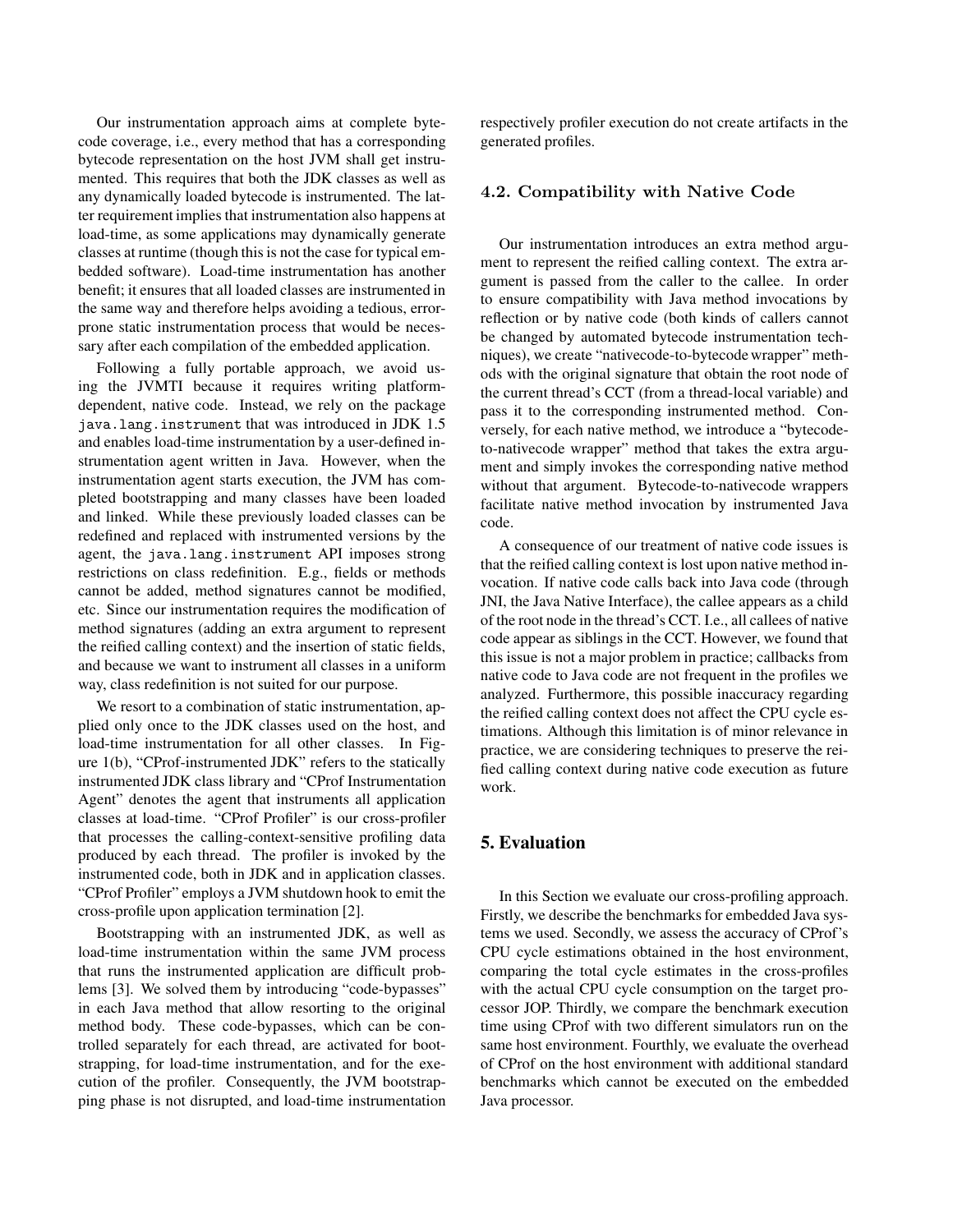#### **5.1. Embedded System Benchmark**

We evaluate our cross-profiling solution with three benchmarks from the embedded benchmark suite Java-BenchEmbedded<sup>2</sup> (JBE). The original benchmark framework increases the iteration count for the benchmark exponentially until the program runs for at least one second. This mechanism adapts the benchmark iteration count to the performance of the target system and allows to benchmark very different platforms in about the same amount of time. However, this approach does not work for evaluating the crossprofiling accuracy, as we would measure different iteration counts on the two platforms. Therefore, we run each application benchmark with a constant iteration count of 10000.

The embedded benchmark suite contains several micro benchmarks and three real world applications. We are focusing here on the application benchmarks. The first application, *Kfl*, is taken from one of the nodes of a distributed motor control system. A simulation of both the environment (sensors and actors) and the communication system (commands from the master station) forms part of the benchmark, so as to simulate the real-world workload. The second application benchmark, *UdpIp*, is an adaptation of a tiny TCP/IP stack for embedded Java. This benchmark contains two UDP server/clients, exchanging messages via a loopback device. The third application benchmark, *Lift*, is a lift controller in an automation factory.

#### **5.2. Accuracy of CProf Cycle Estimations**

For a comparison of the accuracy of the proposed crossprofiling techniques, we ran each benchmark on the real hardware and used a clock cycle counter to measure the execution time on the target. Exactly the same program (compiled with the same Java compiler) was then run on the host environment with CProf.

Table 1 shows the execution time in clock cycles for JOP, as well as the cycle estimation obtained with CProf. Because we cannot obtain calling-context-sensitive CPU cycle consumption data from JOP, we summed up the cycle estimations of all calling contexts in the cross-profile and computed the percent error of the resulting total cycle estimate and the real cycle consumption on JOP.

The profiling estimation is quite close to the real execution time. The maximum error observed is below 5%. This accuracy is good enough for the purpose of cross-profiling: finding hot spots in the application code and getting information where the execution time is spent in the application.

The reasons for inaccuracies are (1) differences in the Java class libraries used on JOP respectively in the crossprofiling environment, and (2) a simplified execution time

| Benchmark | <b>JOP</b>            | CProf                 | Error   |
|-----------|-----------------------|-----------------------|---------|
| Кfl       | $71.1 \times 10^{6}$  | $72.9 \times 10^{6}$  | 2.5%    |
| UdpIp     | $137.8 \times 10^{6}$ | $139.0 \times 10^{6}$ | 0.8%    |
| Lift      | $59.9 \times 10^{6}$  | $62.8 \times 10^{6}$  | $4.8\%$ |

**Table 1. JOP cycle consumption versus CProf cycle estimates; JOP method cache disabled.**

| Benchmark | <b>JOP</b>           | CProf                 | Error |
|-----------|----------------------|-----------------------|-------|
| Кfl       | $54.5 \times 10^{6}$ | $72.9 \times 10^{6}$  | 33.8% |
| UdpIp     | $117.0 \times 10^6$  | $139.0 \times 10^{6}$ | 18.8% |
| Lift.     | $53.3 \times 10^6$   | $62.8 \times 10^{6}$  | 17.8% |

**Table 2. JOP cycle consumption versus CProf cycle estimates; JOP method cache enabled.**

model for some bytecodes that are not implemented in microcode, but provided as Java methods. CProf currently assumes a constant execution time of 200 cycles for all of these bytecodes.

JOP also contains a special form of instruction cache, the method cache, where whole methods are cached. As we have not yet implemented the simulation of the cache in CProf, the former numbers in Table 1 are given with JOP configured with a cache for only a single method. Effectively, this corresponds to disabling the method cache.

The execution time for a configuration of JOP with a 4 KB method cache organized in 16 blocks is given in Table 2. We can see the influence of this performance enhancing feature on the execution time and the resulting overestimation of the cross-profiler. We consider implementation of the cache simulation as future work.

#### **5.3. CProf versus Simulators**

We compared the execution time of the benchmarks running on the target processor at 100 MHz (method cache disabled as in Table 1) with CProf and with two simulators. The first simulator,  $JopSim<sup>3</sup>$  (version 1.38), is a high-level simulation for JOP written in Java and not optimized for speed. JopSim is an interpreting JVM with simulation of JOP internal hardware (e.g., timer interrupts and I/O devices). The second simulator is the VHDL simulator ModelSim [13] (ModelSim SE 6.1e) that performs the whole processor simulation and is used to debug the hardware. CProf and the simulators were executed on an Intel Core2 Duo at 2.2 GHz running Windows XP.

Table 3 shows the wall clock execution time of the three benchmarks in different execution environments. The sec-

<sup>2</sup>http://www.jopwiki.com/JavaBenchEmbedded.

<sup>3</sup>JopSim is part of the source distribution of JOP: http://www. jopdesign.com/simulation.jsp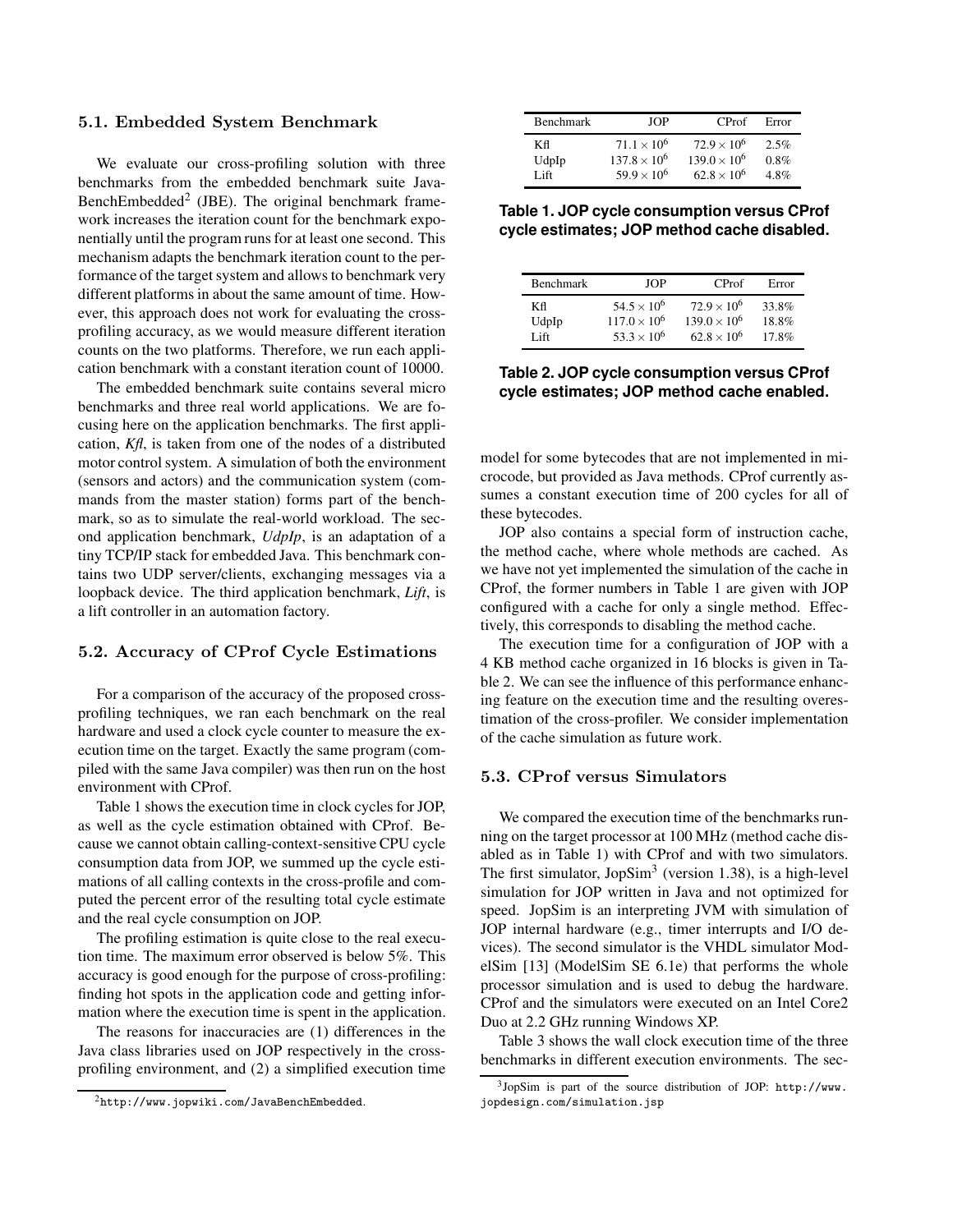| Benchmark | JOP     | CProf           | JopSim    | ModelSim |
|-----------|---------|-----------------|-----------|----------|
| Кfl       | 711 ms  | $14 \text{ ms}$ | 1360 ms   | 6h25'    |
| UdpIp     | 1378 ms | $53 \text{ ms}$ | $2719$ ms | 12h30'   |
| Lift      | 599 ms  | $15 \text{ ms}$ | $1422$ ms | 5h30'    |

**Table 3. Benchmark execution time in different environments; JOP method cache disabled.**

| Benchmark | IOP                   | JopSim                | Error  |
|-----------|-----------------------|-----------------------|--------|
| Кfl       | $71.1 \times 10^6$    | $63.4 \times 10^{6}$  | $-11%$ |
| UdpIp     | $137.8 \times 10^{6}$ | $162.3 \times 10^6$   | 18%    |
| Lift      | $59.9 \times 10^{6}$  | $120.9 \times 10^{6}$ | 102%   |

**Table 4. JOP cycle consumption versus JopSim cycle estimates; JOP method cache disabled.**

ond column shows the execution time on the embedded target. The time is, as expected, the same as given by the cycle count measurement (Table 1). To provide useful measurements with cross-profiling, we increased the problem size to 100000 iterations and averaged three benchmark runs. The third column shows the execution time results scaled back to 10000 iterations. As we can see from the execution times, cross-profiling on a fast host is an attractive, efficient option for performance estimation. Cross-profiling in a state-ofthe-art host environment is about 25 to 50 times faster than executing the benchmarks in the target environment.

The high-level simulation JopSim (fourth column) executes by a factor of two slower on the 2.2 GHz machine than the Java processor at 100 MHz. However, JopSim is a simple, high-level simulator intended to debug JOP related functions and has not been optimized for speed. JopSim also estimates the target execution cycles as shown in Table 4. However, the estimates are less accurate than those given by our new cross-profiler.

The VHDL simulation ModelSim (Table 3, fifth column) has been measured with a smaller problem size (1000 iterations) and scaled to 10000 iterations. VHDL simulation of the processor is a very time consuming approach. It is not very practical to estimate performance on the target system even for such small scale applications. One millisecond execution time on the target at 100 MHz needs about 32 seconds simulation time on a 2.2 GHz PC. However, VHDL simulation gives the greatest simulation details.

# **5.4. CProf Overhead**

We evaluated the performance overhead introduced by the bytecode instrumentation and by the additional code inserted for cross-profiling. In this evaluation we only

consider the overhead on the host environment where the cross-profiling is performed. For this purpose, we ran the JBE benchmarks with the same fixed number of iterations (10000) as in the previous experiments. In addition, since the goal of this evaluation is not measuring execution time in the target environment, but assessing the cross-profiling overhead in the host environment, we also included the standard SPEC JVM98<sup>4</sup> and DaCapo<sup>5</sup> benchmark suites, which provide much larger workloads. JVM98 consists of 7 benchmarks and DaCapo has 11 benchmarks. We ran the JVM98 suite with a problem size of 100 and DaCapo, version 'dacapo-2006-10-MR2', with its default workload size.

Our measurement platform for this overhead evaluation is a Linux Fedora Core 2 computer (Intel Pentium 4, 2.66 GHz, 1024 MB RAM). All the benchmarks were run in single-user mode (no networking) and we removed background processes as much as possible in order to obtain reproducible results. The test platform for this evaluation is therefore different from the one used in previous evaluations. The metric used for Dacapo and JVM98 is the execution time in seconds, whereas JBE gives the execution time in milliseconds. We present only the overhead factor between the execution time of the original unmodified benchmarks and the instrumented benchmarks running on an instrumented JDK. The benchmarks were instrumented dynamically whereas the JDK libraries were instrumented statically. We present measurements made with Sun JDK 1.7.0-ea-b21 using both the Hotspot Client VM ('client') and the HotSpot Server VM ('server').

Figure 2 shows the overhead factor as the median of 15 runs made within the same JVM process to attenuate the impact of load-time instrumentation. The overhead is of factor 1.72–13.86 in 'client' mode, respectively 1.33–9.99 in 'server' mode. For every benchmark suite, we also calculated the geometric mean giving an overhead factor of 4.16–5.71 for 'client' mode and of 3.27–4.29 for 'server' mode. We experienced the highest overheads with the 'udpip' benchmark of JBE and 'mtrt' of JVM98. For the 'updip' benchmark in 'client' mode, we observed that in the instrumented version, the percentage of interpreted methods (as opposed to the percentage of methods compiled by the HotSpot Client just-in-time compiler) significantly increased. The 'mtrt' benchmark is known to make extensive use of small methods [9], which explains the observed higher overhead. In general, we can see that the HotSpot Server just-in-time compiler is more effective in reducing the overhead due to our instrumentation. Overall, the overhead is moderate considering that profiling covers all bytecodes in application and JDK classes.

<sup>4</sup>http://www.spec.org/osg/jvm98/

<sup>5</sup>http://www.dacapo-bench.org/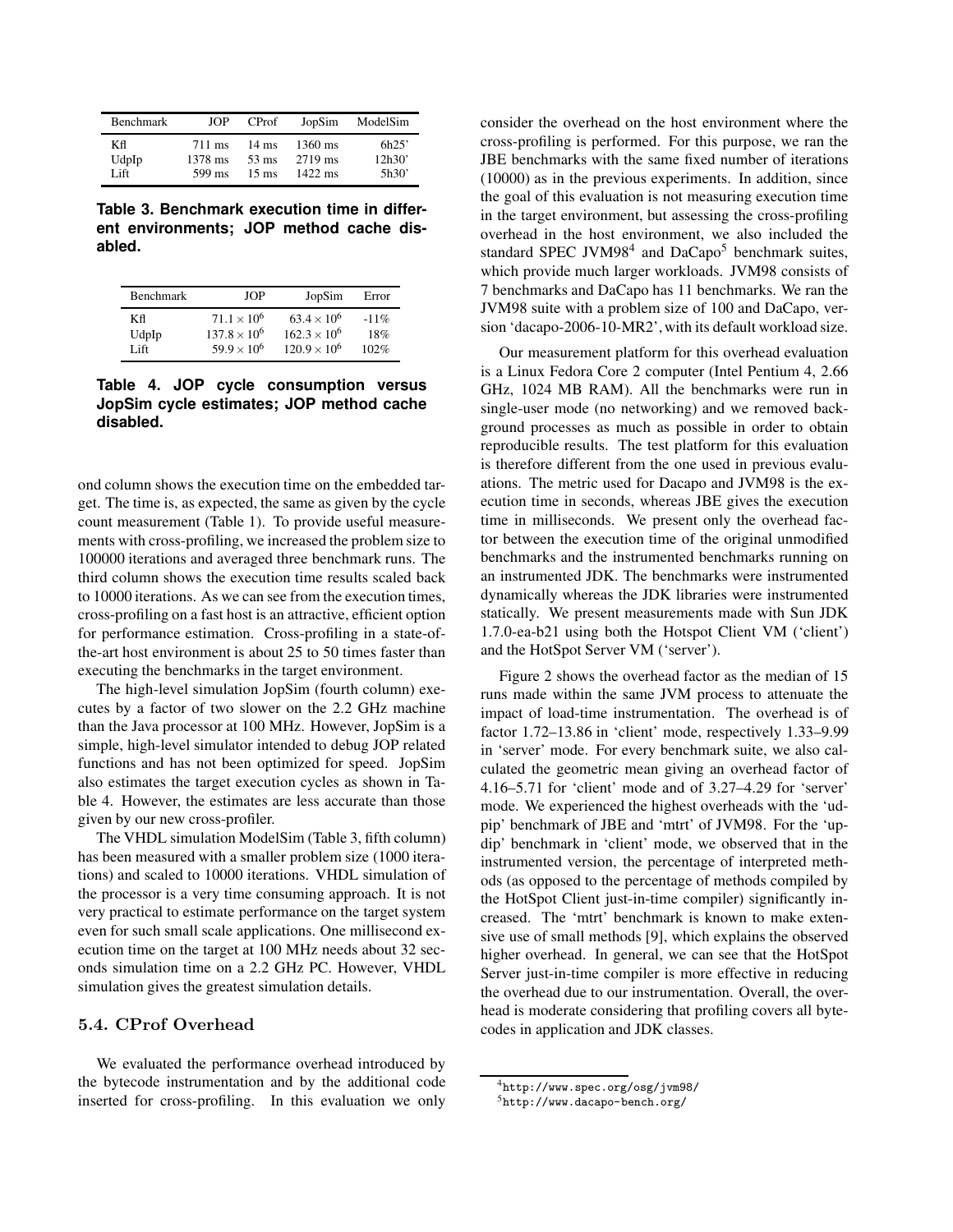

**Figure 2. Cross-profiling overhead (slowdown factor) on Sun JDK 1.7.0, 'client' and 'server' mode.**

# 6. Related Work

Cross-profiling has been used to simulate parallel systems [5, 8]. Since it is not always possible to use a host processor that has the same instruction set as the target processor, cross-profiling attempts to match up the BBCs on the host and the target machines and changes the estimation of the BBCs on the host machine to reflect the estimates on the simulated target machine. Our approach follows a similar principle, but using precise cycle estimations at the instruction-level, because both the target and the host instructions are JVM bytecodes.

A variety of dynamic metrics have been proposed for profiling, including bytecode metrics [6]. In [7], the \*J tool is presented for the metrics computation. \*J relies on the Java Virtual Machine Profiler Interface (JVMPI)<sup>6</sup>, which is known to cause very high overhead and requires native code [12]. Our bytecode metrics computation minimizes the overhead and is implemented in pure Java.

Profiling JavaME applications is difficult because of the use of emulators, the lack of cross-profiling tools, and the limited resources and profiling support on these devices. ProSyst's JProfiler [15] uses a profiling agent running directly on the target device. The agent communicates through the network with the profiling front-end running on the Eclipse's IDE. Even though this approach enables accurate profiling, the agent is implemented in native code using the JVMPI, and therefore is limited to a reduced number of virtual machines and operating systems. In addition, the agent itself consumes resources on the target system which may have an impact on performance and may perturbate the measurements. Another drawback of this approach is that profiling requires deployment of the application on the target system, which is tedious and time-consuming. In contrast, our approach does not require deployment of the application. Cross-profiling is done totally independently of the target environment using portable, standard, and stateof-the-art Java technology and tools on the host environment. This allows profiling of applications in an early phase of development, without the overhead of application deployment and execution in the target environment.

#### 7. Discussion and Future Work

In the following we discuss the strengths and limitations of our approach and outline our ongoing research on crossprofiling.

The main goals of our work are: (1) to provide a platform-independent cross-profiler for an embedded Java processor, (2) to ensure portability of our profiler and compatibility with standard JVMs, (3) to guarantee complete bytecode coverage in the cross-profiles, (4) to keep the cross-profiling overhead moderate such that also complex applications can be profiled, and (5) to achieve high accuracy in our CPU cycle estimations.

Our cross-profiler meets the first and second goal to a large extent, because it is implemented in pure Java and compatible with any standard JVM (JDK 1.5 or higher, since our cross-profiler relies on the java.lang.instrument API). For deterministic applications, cross-profiles are exactly reproducible, as long as the same Java class library is used. However, in practice many applications involve some non-determinism. For instance, if algorithms make use of the identity hashcodes of objects (e.g., hashtable operations), they may follow different execution paths if the hashcodes vary between different

<sup>6</sup>The JVMPI has been deprecated in Java 1.5 and has been replaced with the JVMTI.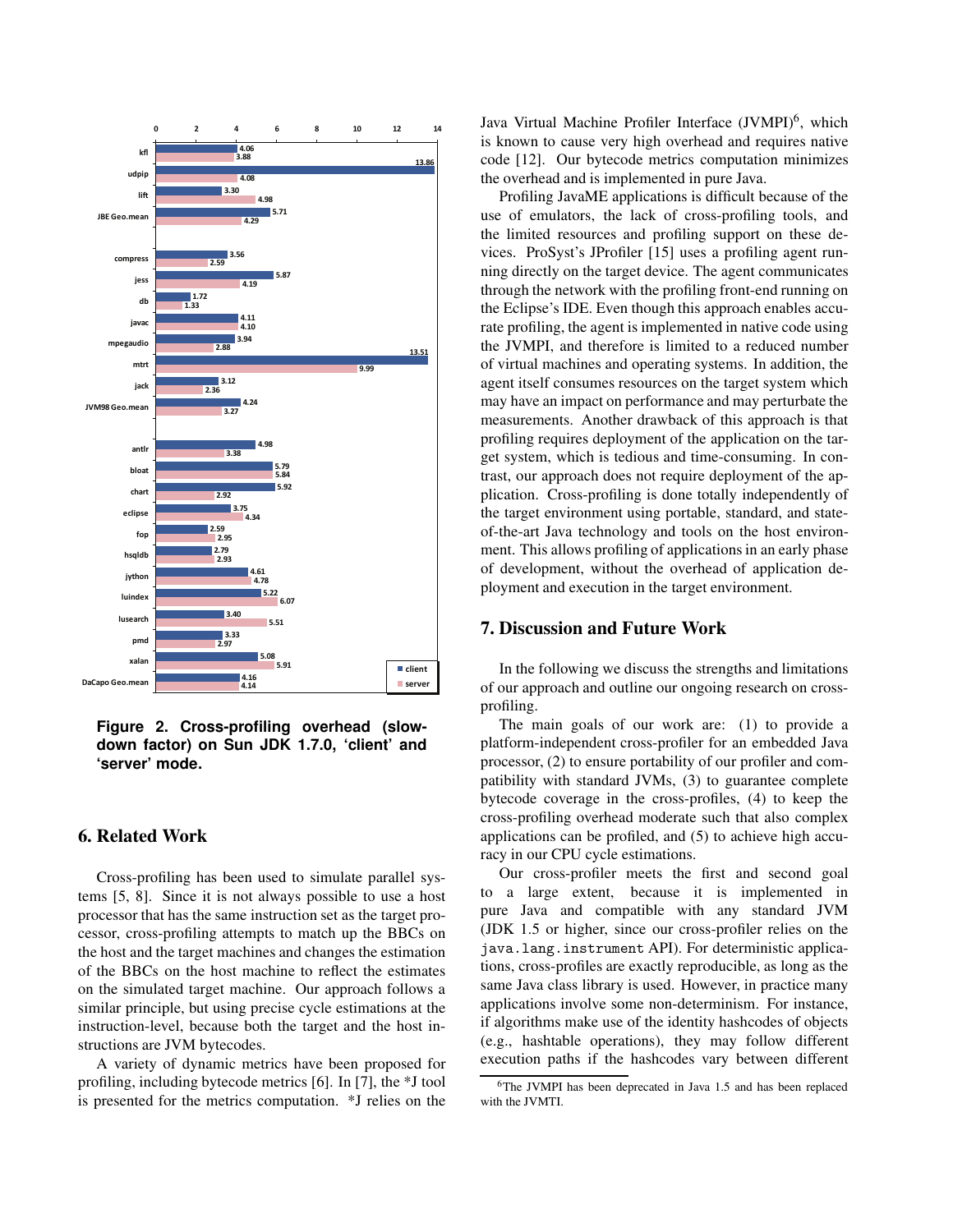runs of the program. Concurrency and the unknown thread scheduling contribute to the observed non-determinism, too. Therefore, multithreaded applications may be scheduled in a different way on the host platform used for cross-profiling respectively on the embedded target system.

Our approach to bytecode instrumentation ensures full coverage of any code that has a corresponding bytecode representation; hence, it fully meets the third goal. We are able to profile the execution of any Java method in the JDK (even in java.lang.Object) as well as any dynamically loaded or generated code.

Concerning our fourth goal, we have shown in Section 5.4 that even large benchmarks, such as the DaCapo suite, can be profiled within reasonable time. Although we inject instrumentation code for calling context reification, for cycle counting, and for periodically triggering a custom profiling agent, the experienced overhead remains moderate when compared with a JVMTI-based profiler that tracks each method call. In past work we evaluated the profiling agent "hprof" (which is part of many standard JDK releases and relies on the JVMTI) in its exact profiling mode and showed that it causes overhead up to factor 4000 [2]. The reason for such excessive overhead is that certain events signaled by the JVMTI, such as method entry or exit, prevent just-in-time compilation. In contrast, our instrumentation is completely transparent to the JVM, and the inserted instrumentation code gets optimized by the just-in-time compiler just as any application code. Because our approach treats the JVM as a "blackbox", we can always resort to the most recent JDK release with a state-of-the-art compiler for running our cross-profiler.

In Section 5.2 we have shown that for all measured embedded applications, the CPU cycle estimations in our cross-profiles are quite accurate with an error below 5%. Thus, we think that we have achieved the fifth goal to a large extend.

While inaccuracies due to application-inherent nondeterminism cannot be avoided, there are still three sources of inaccuracy in our cross-profiles that we want to eliminate in our ongoing research: (a) differences in the Java class library, (b) simplistic cycle estimations for bytecodes that are substituted by routines in the embedded system, and (c) a simplified model of JOP's method cache.

The Java class library available on the embedded system is often different from the version in the cross-profiling environment. In our case, JOP uses a modified version of GNU Classpath<sup>7</sup>, whereas in our measurements we used a standard Sun JDK for cross-profiling. As GNU Classpath now supports the java.lang.instrument API, we may use a JVM based on GNU Classpath for cross-profiling in the future. In this way, we can reduce inaccuracies when profiling the execution of JDK methods.

Several bytecodes (e.g., runtime type checks and casts, object and array allocation, floating point arithmetic, division, etc.) consume a variable number of cycles on embedded Java processors. These bytecodes are substituted with routines that depend on runtime parameters (e.g., object type, array dimensions, etc.). Currently, we estimate the cycle consumption of these bytecodes with a constant, causing inaccuracies in the cross-profiles. To solve this issue, we will instrument the affected bytecodes so as to simulate the routines that would be executed on the embedded target platform. This simulation will not actually execute these routines, but only compute the cycles that would be consumed when executing them.

One major limitation of our current cross-profiler is its inability to take cache behavior into account. Recent Java processors have a method cache that helps reducing the cycles consumed by method invocation and return. We are currently working on an extension mechanism for our crossprofiler that allows intercepting method call and return so as to simulate a custom method cache and compute the actual call/return cycles accordingly. With this additional feature, our cross-profiler will also become a valuable tool for quickly evaluating new caching strategies on large sets of benchmarks, before implementing the most effective strategy in hardware. However, depending on the complexity of the cache simulation, the extra overhead can be significant.

Finally, we want to show the general applicability of our approach by supporting additional Java processors as crossprofiling target.

# 8. Conclusion

In this paper, we introduced a novel technique for crossprofiling based on Java bytecode instrumentation. Our approach ensures platform-independence, portability, and compatibility with standard Java runtime systems. It enables calling-context-sensitive cross-profiling of embedded applications (which normally execute in resourceconstrained target environments) in any standard Java host environment, completely decoupled from the target system.

As case study, we evaluated our approach with the Java processor JOP as target system. The generated crossprofiles are sufficiently accurate for many practical purposes; the error is below 5% for the embedded benchmarks we profiled. Our performance evaluation also shows that the overhead caused by bytecode instrumentation is reasonable, considering that the cross-profiler is written in pure Java and hence is completely portable.

To sum up, we are promoting new profiling techniques (and their implementation in the cross-profiler CProf) for accurate performance analysis of embedded Java applications that can be easily used by the software developer within the preferred development environment. Because

 $^{7}$ http://www.gnu.org/software/classpath/